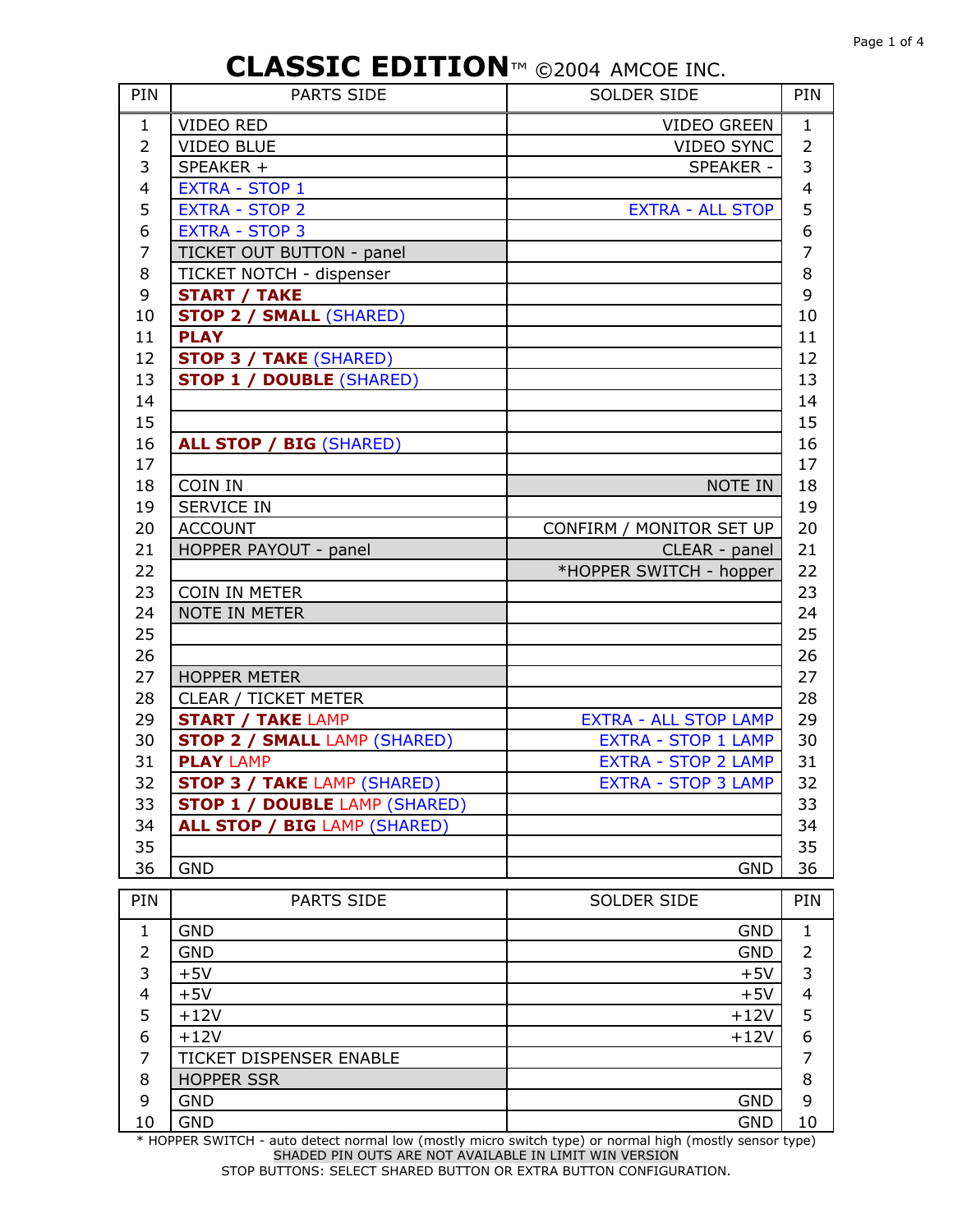





FULL FORMAT XVGA and CGA on S2000C board. COMPACT FORMAT CGA on Classic Edition dedicated board.

### *Printer and PC download functions are available in full format board only*.

Classic Edition Compact Format board is a valued platform designed primarily to combine the best and the most popular games together with communication capability, enhanced performance, and to make it a more costeffective investment. The 2 communication ports on the board (using RJ45 connectors) are mainly for linking with other Classic Edition / S2000 / S2000C boards.

Classic Edition board can be password protected. Password is *user defined*. It must be 6 digits. There is no toggle switch for reset on the board. Reset is divided into two parts, either reset both Adjustment and Data or Data only. Certain situations require reset action, such as after change of program or program error. Password is needed to reset and to change on screen adjustments. User Password, Power On count, In Meter and Out Meter will not be reset. In Meter and Out Meter are 6 digits, working exactly the same as mechanical ones.



### MONITOR ADJUSTMENT (CGA mode)

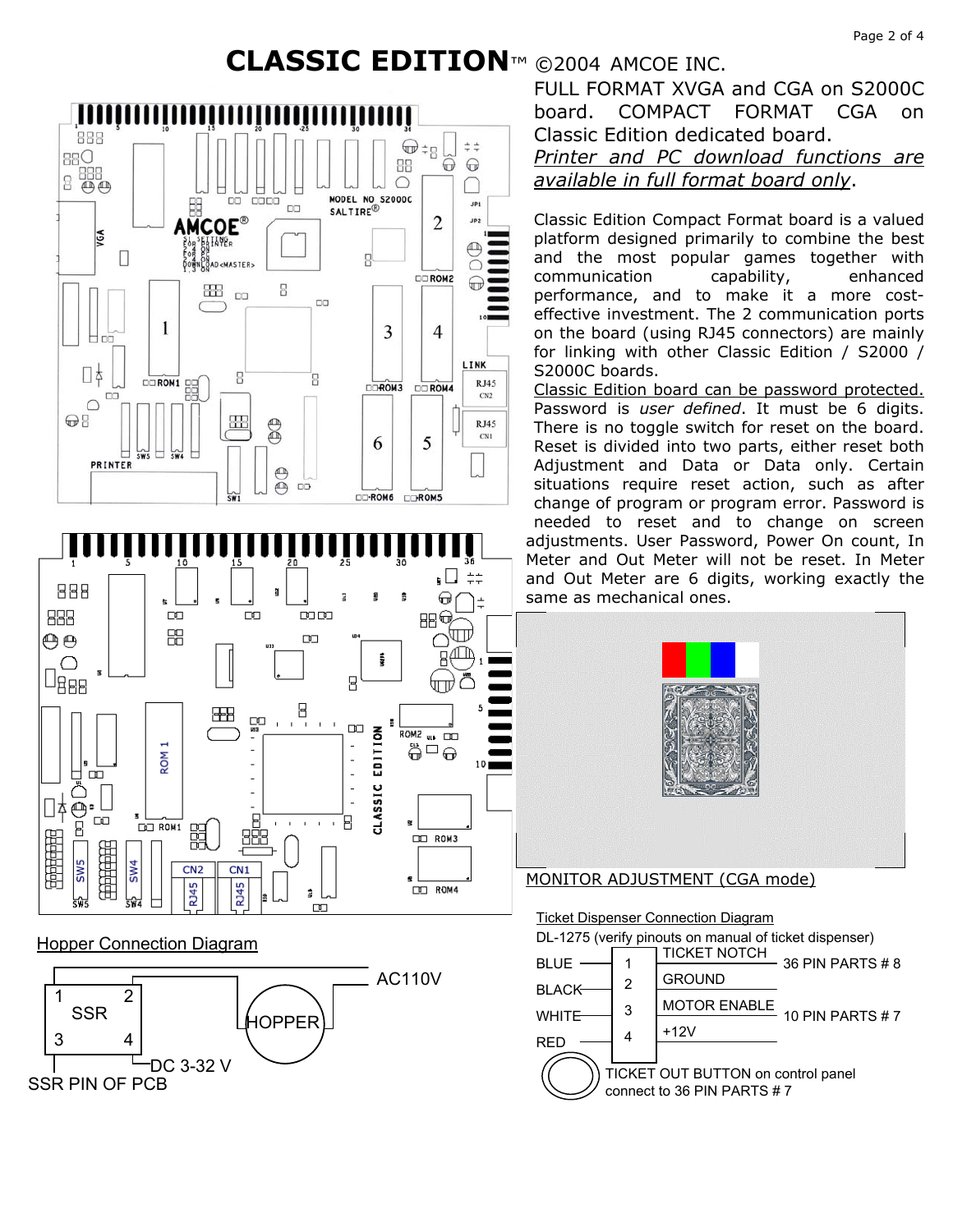#### Page 3 of 4

# **CLASSIC EDITION**™ ©2004 AMCOE INC.

| DIP SW 5                                                 |                       |            |                               | 3          | 4          | 5.         | 6 |  | 8          |
|----------------------------------------------------------|-----------------------|------------|-------------------------------|------------|------------|------------|---|--|------------|
| MONITOR TYPE                                             | <b>KOREAN MADE</b>    | <b>OFF</b> | For most monitors used in USA |            |            |            |   |  |            |
|                                                          | <b>TAIWANESE MADE</b> | <b>ON</b>  |                               |            |            |            |   |  |            |
| UNIT ID SETUP FOR                                        | <b>NO LINK</b>        |            | <b>OFF</b>                    | <b>OFF</b> | <b>OFF</b> | <b>OFF</b> |   |  |            |
| PROGRESSIVE LINK BONUS                                   | UNIT <sub>1</sub>     |            | <b>ON</b>                     | <b>OFF</b> | <b>OFF</b> | <b>OFF</b> |   |  |            |
| Each Unit in the Link System                             | UNIT <sub>2</sub>     |            | <b>OFF</b>                    | <b>ON</b>  | <b>OFF</b> | <b>OFF</b> |   |  |            |
| must has a unique ID.                                    | UNIT <sub>3</sub>     |            | <b>ON</b>                     | <b>ON</b>  | <b>OFF</b> | <b>OFF</b> |   |  |            |
| Monitor used must has an                                 | UNIT <sub>4</sub>     |            | <b>OFF</b>                    | <b>OFF</b> | <b>ON</b>  | <b>OFF</b> |   |  |            |
| isolation transformer or built-<br>in isolation circuit. | UNIT <sub>5</sub>     |            | <b>ON</b>                     | <b>OFF</b> | <b>ON</b>  | <b>OFF</b> |   |  |            |
| Two or more units having the                             | UNIT <sub>6</sub>     |            | <b>OFF</b>                    | <b>ON</b>  | <b>ON</b>  | <b>OFF</b> |   |  |            |
| same ID or monitor without                               | UNIT <sub>7</sub>     |            | <b>ON</b>                     | ON         | <b>ON</b>  | <b>OFF</b> |   |  |            |
| an isolation transformer will                            | UNIT <sub>8</sub>     |            | <b>OFF</b>                    | <b>OFF</b> | <b>OFF</b> | <b>ON</b>  |   |  |            |
| DAMAGE the board.                                        | UNIT <sub>9</sub>     |            | <b>ON</b>                     | <b>OFF</b> | <b>OFF</b> | <b>ON</b>  |   |  |            |
| (Link Control Unit and CAT5                              | <b>UNIT 10</b>        |            | <b>OFF</b>                    | <b>ON</b>  | <b>OFF</b> | <b>ON</b>  |   |  |            |
| patch cable required. To                                 | <b>UNIT 11</b>        |            | <b>ON</b>                     | <b>ON</b>  | <b>OFF</b> | <b>ON</b>  |   |  |            |
| connect with older type 3 pin                            | <b>UNIT 12</b>        |            | <b>OFF</b>                    | <b>OFF</b> | <b>ON</b>  | <b>ON</b>  |   |  |            |
| link connector, a small<br>connector interface board is  | <b>UNIT 13</b>        |            | <b>ON</b>                     | <b>OFF</b> | <b>ON</b>  | <b>ON</b>  |   |  |            |
| required. Just one is needed                             | <b>UNIT 14</b>        |            | <b>OFF</b>                    | <b>ON</b>  | <b>ON</b>  | <b>ON</b>  |   |  |            |
| in the entire link system.)                              | <b>UNIT 15</b>        |            | <b>ON</b>                     | <b>ON</b>  | <b>ON</b>  | <b>ON</b>  |   |  |            |
| NO USE                                                   | <b>MUST BE</b>        |            |                               |            |            |            |   |  | <b>OFF</b> |

All selections are made on screen except those listed in Dip SW 5.

Please go to Confirm Screen and following on screen instructions to adjust available selections. Different versions may have different available selections and selectable ranges. Check Confirm Screen and make necessary adjustment to suit your operation.

Selections that can be adjusted on screen (**NOT** for all versions) are as follow:

**LEVEL OF DIFFICULTY**: Default is Level 6.

**COIN IN TO POINT**: It relates to 36-pin edge connector part side 18. 1 pulse in =? (Only 5 and 25 in LIMIT WIN Version. See Page 4.) **NOTE IN TO POINT**: It relates to 36-pin edge connector solder side 18. 1 pulse in =?

**COIN IN LIMIT**: Set the COIN IN limit.

**MIN PLAY TO START:** Min point(s) required to start to play a game.

**MIN PLAY FOR BONUS**: Min points required in order to get bonus features.

**MAX PLAY**: Max points which can be played in a game.

**EACH LINE PLAY**: Select increment unit on a line play = 1 (default) to 10.

**BONUS SYSTEM**: Use OLD or NEW Bonus System.

**FRUIT BONUS BASE**: The starting bonus point of Fruit Bonus at PLAY=240. Automatically calculate according to PLAY during game play. **FRUIT BONUS MAX**: The maximum bonus point of Fruit Bonus at PLAY=240. Automatically calculate according to PLAY during game play. **EIGHT BONUS BASE**: The starting bonus point of Eight Bonus at PLAY=240. Automatically calculate according to PLAY during game play. **EIGHT BONUS MAX**: The maximum bonus point of Eight Bonus at PLAY=240. Automatically calculate according to PLAY during game play. **BONUS ACCUMULATE**: YES (progressive from Base to Max), NO (fixed at Max).

**CLEAR / TICKET UNIT:** It relates to 36-pin edge connector part side 28. Each pulse out  $=$ ? Point(s).

**TICKET MODE**: It relates to above and regulates max? pulse(s) out each game. Continuous = no limit.

**TICKET OUT**: Ticket Dispenser Direct Drive or Interface in Compact Format board. Printer Direct, TDDD or Interface in Full Format board. *PRINTER TYPE*: Use one central printer via Link Control Unit (VIA LINK) or individual printer installed in machine (USE SELF). (Only in Full Format board.)

*PRINTER COMMAND*: CBM1 (Citizen) (default), ESC/POS (Epson), STAR emulation, Ithaca 70. (Only in Full Format board.)

**HOPPER UNIT USE**: Use COIN IN or CLEAR / TICKET UNIT as reference.

**CHANGE PASSWORD**: Select YES when you want to change User Defined Password. Factory Default = 123456

**USE SCORE**: If yes, "SCORE" will appear on screen. All points won will be collected to "SCORE". Default = NO.

**SCORE OUT**: Manual (default) or Auto.

**LIMIT SCORE PER GAME**: Limit SCORE per game play to 10xplay or an equivalent of \$5 whichever is less. (Use LW Version instead.) **PLAY REMAIN SCORE**: Only when "SCORE" appears on screen. Play directly from "SCORE" when no point left in POINT column.

**COUNT GAME**: This is an advanced count game feature counting eligible pulses out based on TICKET MODE.

**SHOW ACCOUNT**: If no, there is no account information on Account Screen.

**SHOW LAST WIN/SCORE**: Show the total points won in previous game or procedure (if during bonus features).

**WITHOUT ODDS TABLE**: Show odds table on screen or not. YES = do not show; NO = show.

**SKILL SPIN:** A non-stop spinning condition and manual stop is mandatory.

**REEL SPEED**: NORMAL or SLOW (default).

**REEL BOUNCE**: YES (default) or NO.

**DOUBLE GAME**: YES (default) or NO.

**GAME TYPE**: FRUIT BONUS; NEW CHERRY; SKILL CHERRY; FB & CH; FB & SC; CH & SC; FB & CH & SC (default).

**SKILL CHERRY TALKING**: LESS (default) or FULL.

**WIN LIMIT**: Default = \$5 & 10X (check whichever is less), \$5 & 10X NSW or \$5 ONLY (do not check 10X). (Available in LIMIT WIN VERSION program only.)

**HIT FREQ**: 0, 2 (default), 4, 6, 8, 10, 12, 14. (Available in LIMIT WIN VERSION program only).

Additional selections not mentioned here maybe available in some versions.

CAUTION: Factory is unable to retrieve your User Defined Password. You must remember it yourself. WARNING: DO NOT PUT IN PROGRAM ROM THAT IS NOT DESIGNED FOR THIS GAME.

SHADED ADJUSTMENT SELECTIONS ARE NOT AVAILABLE IN LIMIT WIN VERSION.

Access the Link Control Unit (the program of the Link Control Unit must be Version 1.9 or newer): When in LINK, go to Account Screen. Press ACCOUNT button once will go to a download page. Account information of the entire Link System will be downloaded to the screen. After viewing, follow instruction on screen to (1) erase the recent record inside the Link Control Unit, if wanted to, or (2) exit.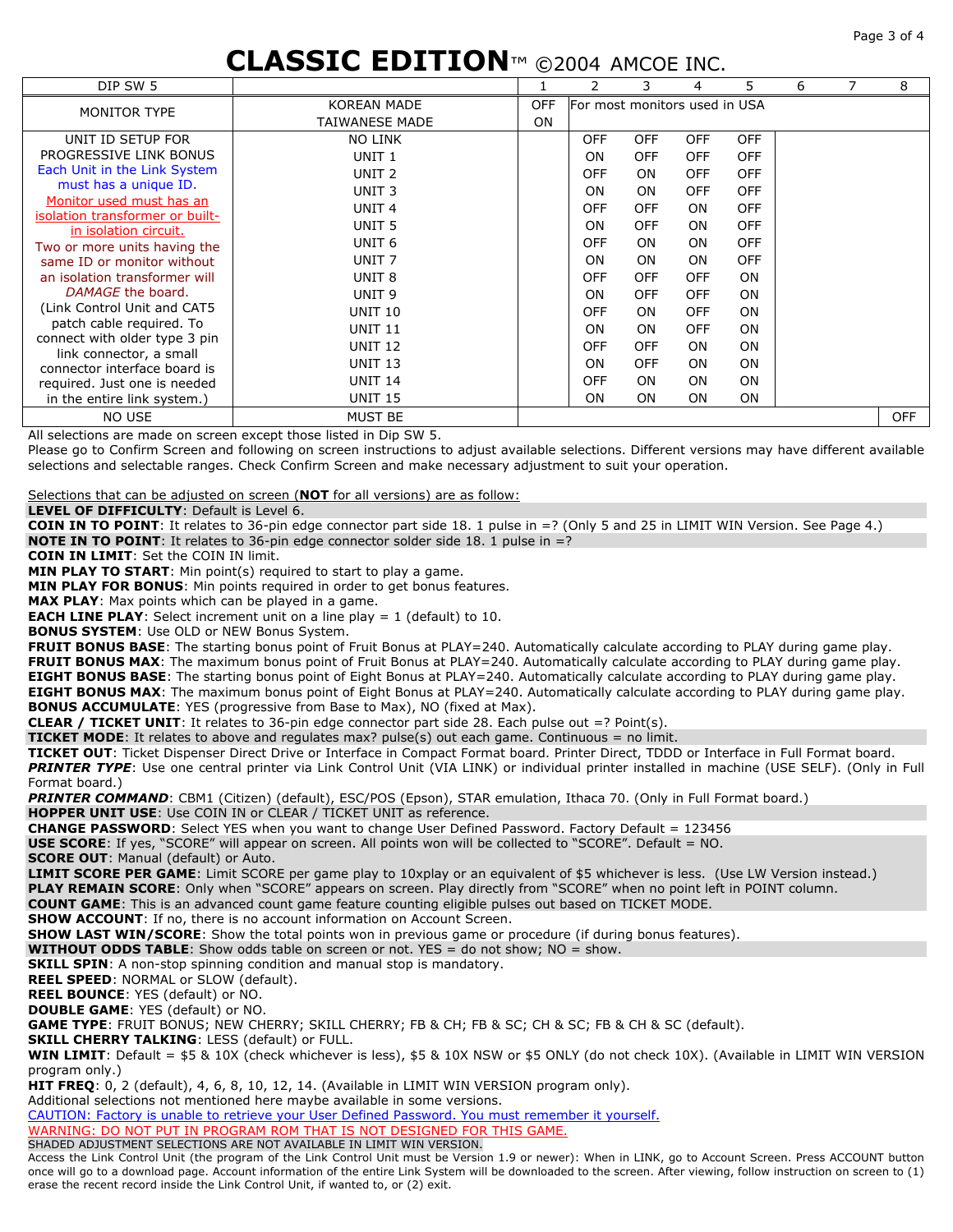### **What is Classic Edition?**

Classic Edition is a collection of the 3 most popular games designed by AMCOE INC. There are 3 games on the board and player can switch to play any one at any time. Classic Edition is linkable and has more selections, including choice of old (original) or new (high) bonus system.

The original style and format of each game are preserved with careful enrichment so as to give the player a familiar yet refreshed look. Further fine-tuning in the program has been done to ensure the Classic Edition will match and out-perform the regular one.

The 3 games in the Classic Edition are: NEW FRUIT BONUS '96 Classic Edition, NEW CHERRY '96 Classic Edition and SKILL CHERRY '97 Classic Edition.

### **Features of NEW FRUIT BONUS '96 Classic Edition**

BAR Bonus Game: Each ANYBAR-ANYBAR-ANYBAR line will get 5 BAR Bonus Game; Each REDBAR-REDBAR-REDBAR line will get 9 BAR Bonus Games; each BLUEBAR-BLUEBAR-BLUEBAR line will get 11 BAR Bonus Games; each GREENBAR-GREENBAR-GREENBAR line will get 12 BAR Bonus Games.

Diamond Bonus: In the Main Game or Free Spin Game, each DIAMOND-DIAMOND-DIAMOND win line will get one Diamond Bonus Game. In a Diamond Bonus Game, nine dogs will run then, one by one, each will drag out either a diamond or nothing.

### **Features of NEW CHERRY '96 Classic Edition**

CHERRY Bonus Game: Winning CHERRY-CHERRY-ANY 3 times or CHERRY-CHERRY-CHERRY 1 time will get 1 CHERRY Bonus Game.

BELL Bonus Game: Winning BELL-BELL-BELL line twice will get 2 BELL Bonus Games and take POOL.

1 BAR Bonus Game: Each BAR1-BAR1-BAR1 line will get 7 BAR1 Bonus Games.

### **Features of SKILL CHERRY '97 Classic Edition**

2 Skill Hold: When no winning, player can hold 2 lines with a pair of same symbol. 2 separate buttons are used, each working independently, to select various possible combinations.

CHERRY Bonus Game: Winning CHERRY-CHERRY-ANY 3 times or CHERRY-CHERRY-CHERRY 1 time will get 1 CHERRY Bonus Game.

BELL Bonus Game: Winning BELL-BELL-BELL line twice will get 2 BELL Bonus Games and take POOL.

1 BAR Bonus Game: Each BAR1-BAR1-BAR1 line will get 7 BAR1 Bonus Games.

#### **Common Features of all 3 games**:

Re-spin of **8**: In the Main Game or Free Spin Game, any reel that comes up with an **8** and does not form winning combination will re-spin again. In the re-spin, any symbol other than **8** may come out.

All Fruit Progressive Bonus: Bonus point varies with PLAY level (New Bonus system) besides gradual accumulation (if Bonus Accumulation = YES). In the Main Game or Free Spin Game, all 9-mixed Fruits will get this bonus.

**888** Progressive Bonus: Bonus point varies with PLAY level (New Bonus system) besides gradual accumulation (if Bonus Accumulation = YES). In the Main Game or Free Spin Game, one or more **888** winning line(s) will get this bonus.

Double Game: There are 5 cards, meaning 5 chances. Pick one card using TAKE button from bottom cards and choose bigger or smaller than the indicated top card. *The style of Skill Cherry '97 Classic Edition is different from the other two.* 

LINK BONUS: Link with other S2000 and S2000C series games. All Mixed BAR is reserved for hitting the LINK BONUS. See the manual of LINK as well.